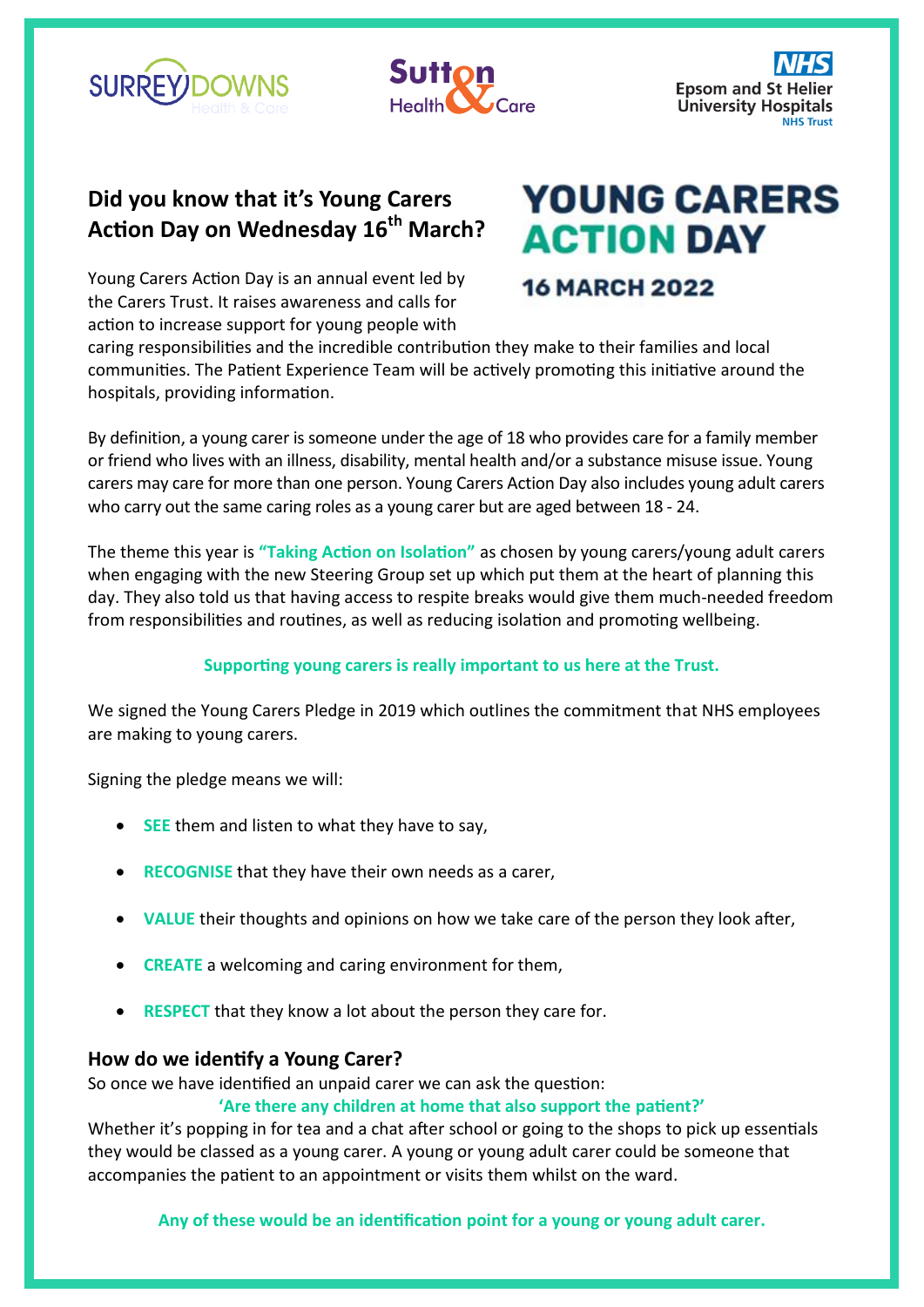





#### **What can we do to support a young carer?**

Each ward has a 'Carers Ward Pack' which includes a number of documents forms and leaflets. These range from reduced parking fees to receiving a ward induction, to understanding what to expect when visiting the patient on the ward.



We also have the 'Unpaid Carer' tab that has been recently added to iPM. This tab enables you to record the carers details.

Once a carer has been identified and the tab is completed, remember to add the 'patient has an unpaid carer' alert and all staff across the Trust will know the patient has an unpaid carer.

| Amend Patient Details - Training, Sharon Four 50000047 Female 11/05/1947                                      |                        |
|---------------------------------------------------------------------------------------------------------------|------------------------|
| OSV Status   Paediatric Diabetes Patient   School Details   Smoking Status   Special Register   Unpaid Carers | $\left  \cdot \right $ |

#### **Support outside the Trust**

There is a lot of support available for young and young adult carers within Surrey, Sutton and Merton. Below you will find a brief list of the services and support each area provides and their relevant contact details.

#### **Surrey Carers Support – Action For Carers**

The level of support offered depends on the individual caring situation – some young people help out a little each week, others do a huge amount and can be in a very difficult situation. Support will vary.

However, all young carers registered with Surrey Young Carers:

- Have a welcome event
- Get regular newsletters
- Are invited to a 'family fun day' every year
- Can attend the 'drop ins' (youth clubs) that take place at venues across Surrey
- Can join the [Young Carers Forum,](https://www.actionforcarers.org.uk/who-we-help/young-carers-under-18/have-your-say-and-make-a-difference/) to share their views and help make positive changes to benefit all young carers
- Are invited to a 'transition event' to smooth the move from primary to secondary school
- And get support from friendly, caring and helpful staff whether that's individual support staff, or specialised [Education Advisors](https://www.actionforcarers.org.uk/for-professionals/schools-colleges/education-advisors/) at school.

If you'd like to get in touch with Surrey Young Carers Support to find out more about the services, and how they can help, please call them on 01483 568 269, or email [syc@actionforcarers.org.uk](mailto:syc@actionforcarers.org.uk)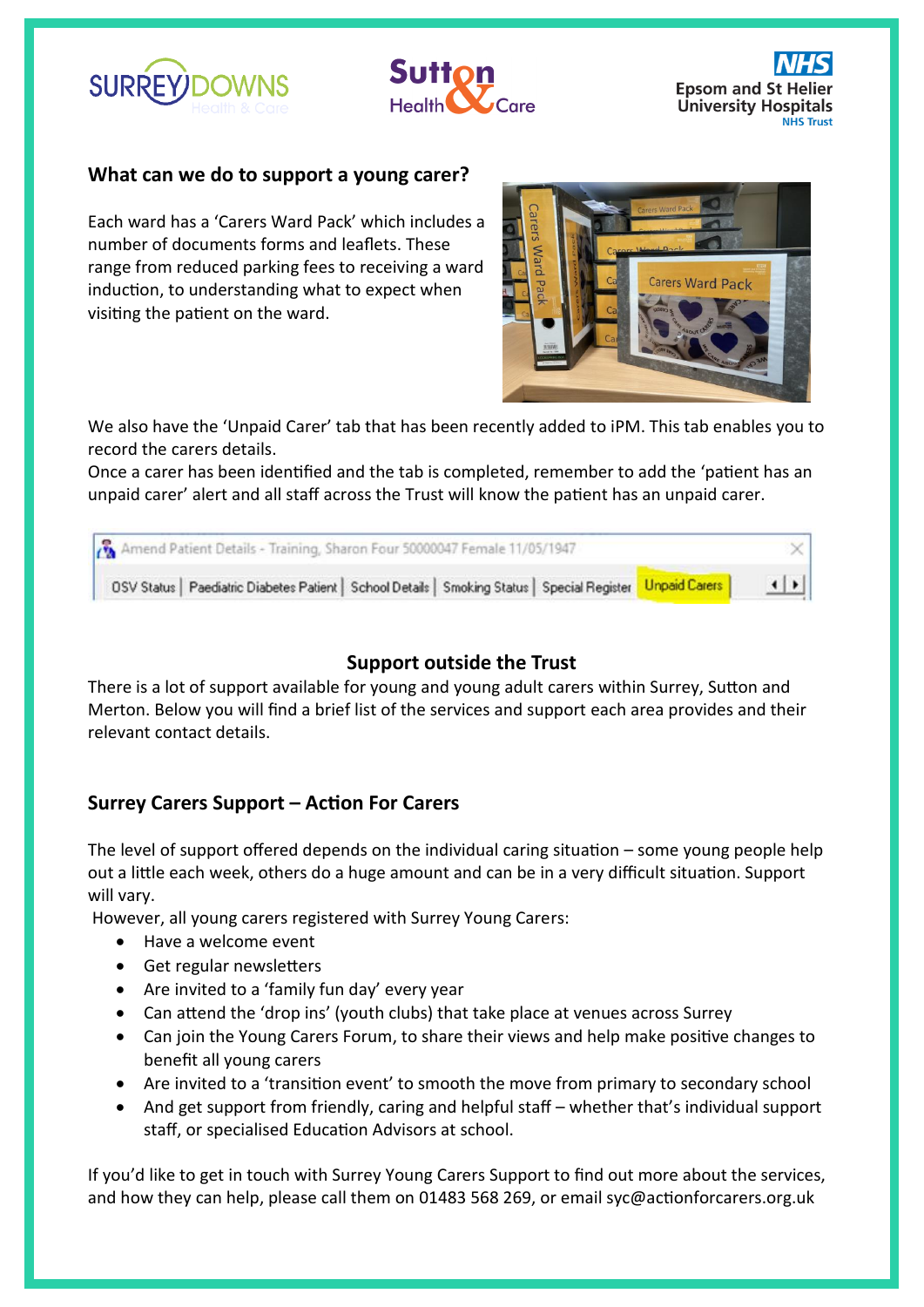





#### **Sutton Carers Centre Support**

Sutton's Young Carers Service, run by Sutton Carers Centre, provides a range of specialist and targeted support to children and young adults aged 8-25 years who have caring responsibilities. Young Carers may care for a family member or friend who lives with an illness, disability, mental health and/or a substance misuse issue.

Sutton Carers Centre (SCC) also runs services for working-age and older Adult Carers, too. SCC's Young Carers Service includes:

- Advice, information and guidance on caring, caring issues, mental health and personal wellbeing
- One-to-one emotional and practical support sessions
- Young Carers 'Chill & Learn' Homework Club & Sibling Carers support group
- Respite breaks and activities (creative, self-development and social)
- Training for Young Carers, as well as professionals
- Schools-based specialist support for Young Carers and staff
- Specialist End of Life Care support via the Palliative Care Co-ordination Hub

Delivery is both online and in person from their Sutton town-centre base on Benhill Avenue, and they also work in schools or other community locations.

If you'd like to get in touch with Sutton Carers Centre to work together, or just find out more about their services and how they can help, then please call them on 020 8296 5611, 10am - 5pm Monday to Friday and until 8pm on Tuesday evenings, and from 11am – 1pm on the second Saturday of each month, or email them on youngcarers@suttoncarerscentre.org or for Adult Carers, on enquiries@suttoncarerscentre.org. For further information, referral forms, and links to their social media, please visit their website: www.suttoncarerscentre.org.

#### **Merton Carers Support**

Support offered to Young Carers may include:

- A series of one-to-one support sessions which will focus on an aspect of the caring role, for example 'worries', and generally take place at home or at school
- General family support which may include attending meetings and advocating on behalf of the young carer's caring needs, referrals to other support services etc.
- Opportunities to gain respite through funded group activities, trips and carer-related workshops.

Merton Carers Support, work with families to improve young carers lives by understanding their caring role, reducing feelings of isolation, improving emotional wellbeing and making healthy decisions.

Some of the services Merton Carers Support can offer to a young carer are offering an assessment and review of their strengths and needs, one-to-one support sessions, school drop-in sessions, attending meetings on their behalf and helping the carer too access local activities and clubs. If you'd like to get in touch with Merton's Carers to find out more about the services, and how they can help, call free to a member of the team on 020 8646 7515 (a member of Carers Support Merton will be available to speak with each weekday from 10am-4pm). If you call outside of these hours please be sure to leave your name and contact details and a member of the young carers team will get in touch.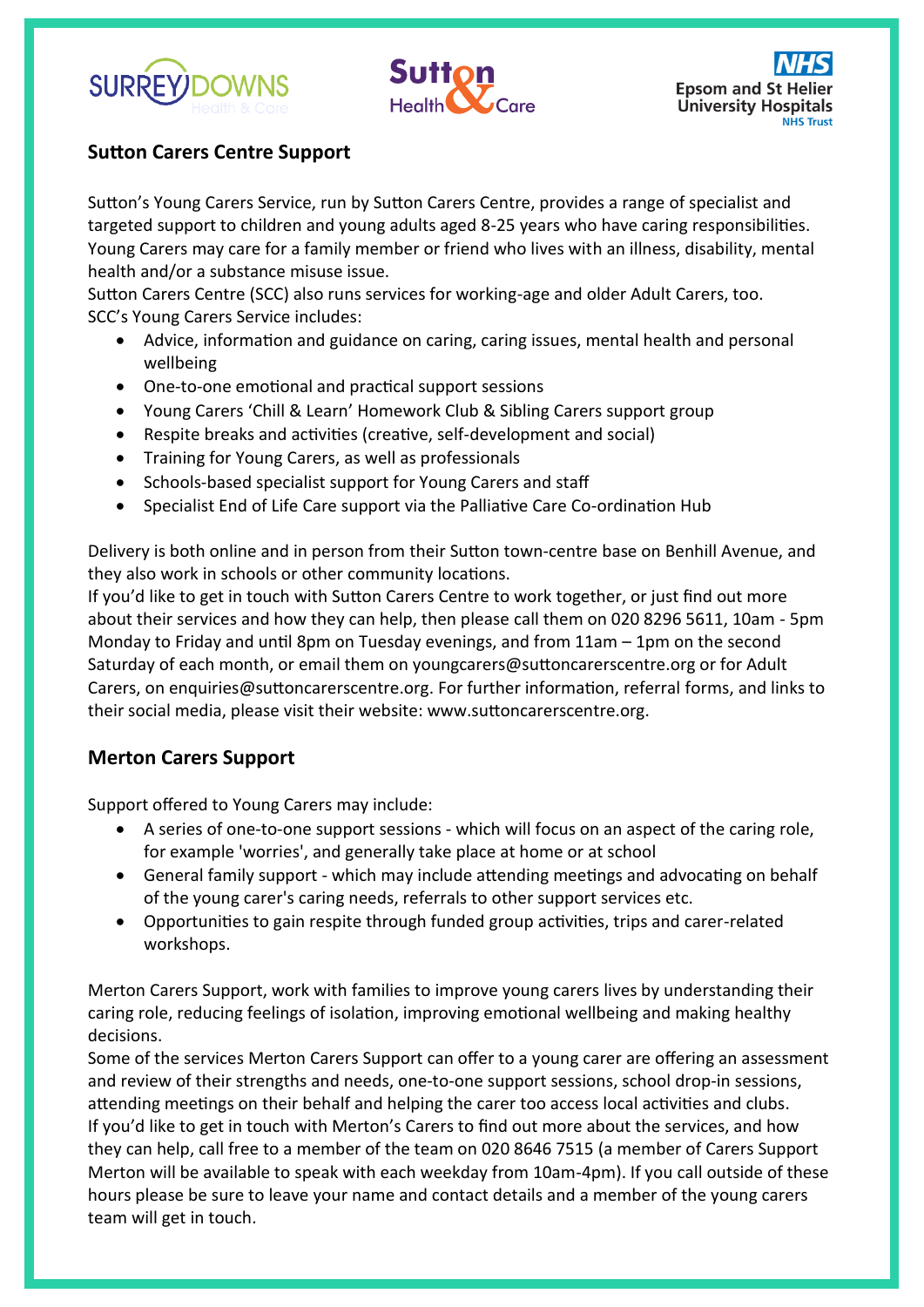





#### **For more Carers Information**

#### **Carers Awareness Training**

Carers Awareness Training sessions aim to further inform and raise awareness of the support that is available to carers. Sessions will cover:

- The definition of an unpaid carer and how to identify them
- Carers and the law
- Young carers
- ESTH Carers Ward Pack
- iPM Unpaid Carers tab
- Support for staff carers
- Further support and advice available.

Open to all staff, the training will enable you to inform carers about the range of support and resources available to them. The information may also be helpful for staff with carer commitments outside of work.

The next session will be held via Microsoft Teams on Tuesday 22<sup>nd</sup> March 09:30 – 11:30

To book a place contact the Patient Experience Team on 020 8296 4325/6 or email us at [esth.patientexperienceteam@nhs.net](mailto:esth.patientexperienceteam@nhs.net)

#### **All carer related queries**

For any other carer related queries please contact your Patient Experience Team on: Telephone: 0208 296 4326 or 4325 Email: [esth.patientexperienceteam@nhs.net](mailto:esth.patientexperienceteam@nhs.net)